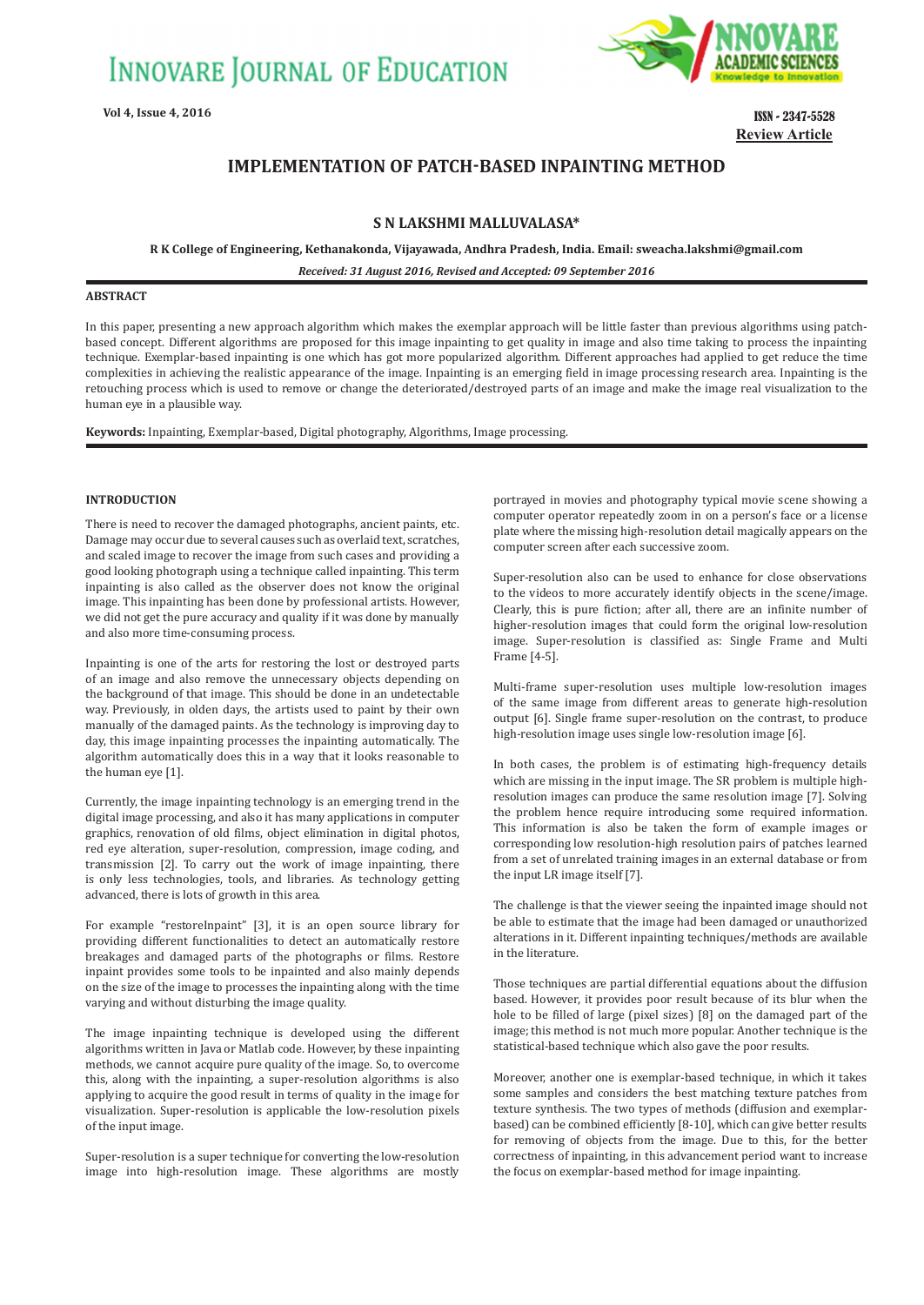

**Fig. 1: Process of inpainting methods**



**Fig. 2: Sample flow chart of algorithm**



**Fig. 3: Flow of greedy-patch based algorithm**

In this paper, we propose a method for layering or padding holes in an image by taking the patches from other parts of the image. These will be a smooth formation for the filling part of the surroundings.

Many ideas were implemented in this work from the algorithm described in "object removal by exemplar-based inpainting" by Criminisi *et al*.

Concepts are too often obscured by complex notation, so we will refrain from using such notation as much as possible; here, we giving some information

- The target region is the portion of the image that is known at the beginning or has been already filled.
- The hole is the target region which has to be filled.
- An isophote is a gradient vector rotated by  $90^{\circ}$  of an image. It



**Fig. 4: Image to be filled. The region to be filled is shown as in bright green**



**Fig. 5: The conceal part of the region to inpaint**

indicates the direction rather than the direction of maximum difference, as the gradient indicates.

# **PROPOSED METHOD**

A simple view of the algorithm is as follows. The input for the algorithm is consists of an image and a binary mask that is the same size as the image. The mask in which it indicates a region of the image of non-zero pixels that is considered as the hole to inpaint/complete/fill.

# **ALGORITHM OVERVIEW**

This algorithm will first read an image and a binary mask. Non-zero pixels in the mask indicate there is a hole to fill. Set the size of the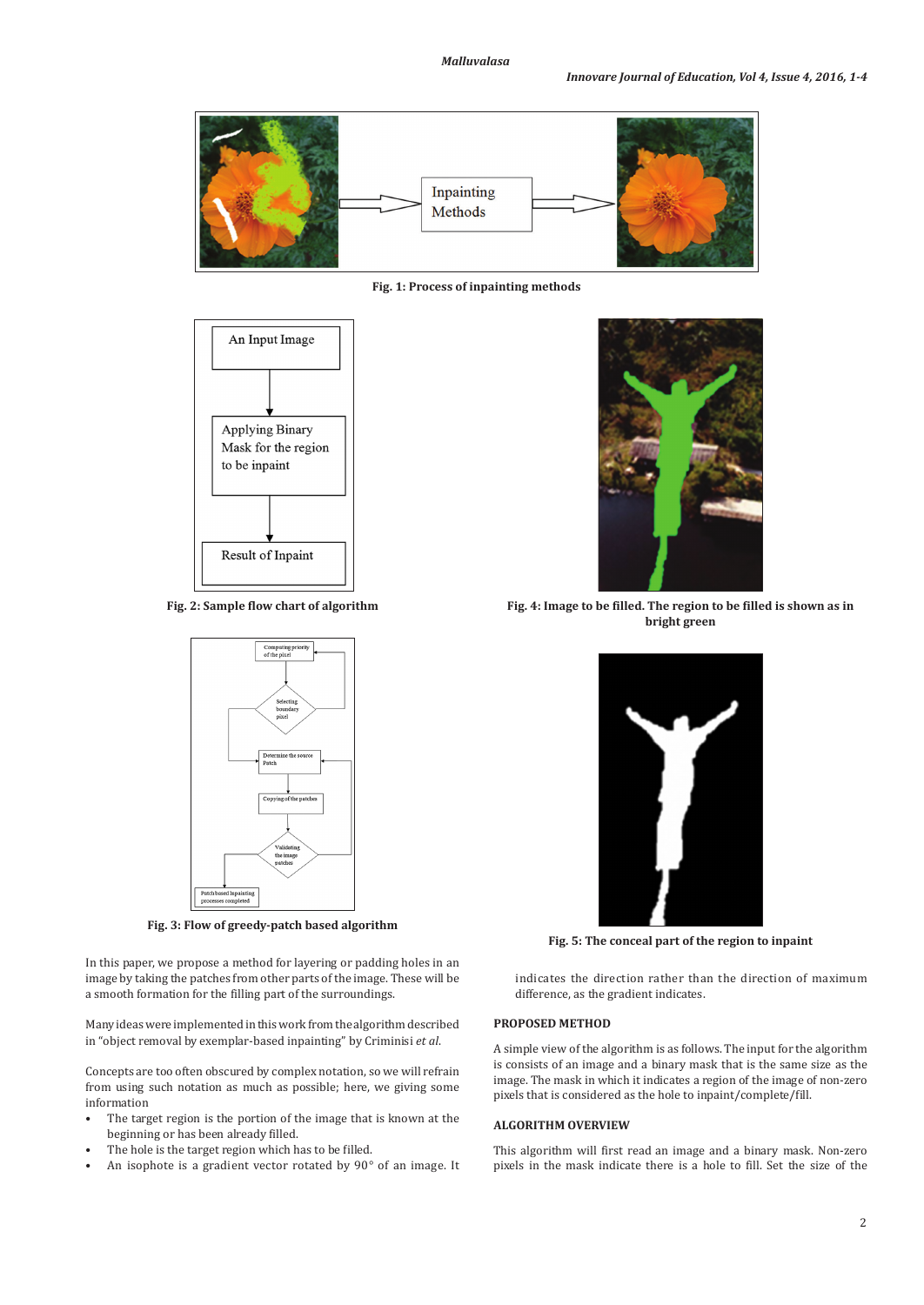

**Fig. 6: The result of the inpainting**



**Fig. 7: (a and b) the result of inpainting by other methods**

patches that will be copied. Determining a good patch size is a huge experimental process. If the patch size is decided, then we have to locate all the patches of the image that are completely inside the image and entirely in the source region.

- Computes the priority of every pixel on the whole boundary.
- With the highest priority firstly determine the boundary pixel. We can call this as the target pixel. The region centered at the target pixel and the size of the patches is called the target patch.
- Determines which source patch to copy into the target patch.
- Copies the corresponding portion of the source patch into the target region of the target patch.
- Updates the mask/hole to reflect the copied patch.
- Determines which image patches are newly fully valid and add them to the list of source patches.
- Repeats until the target region consists of zero pixels.

### **DETAILS OF THE ALGORITHM**

There are two parts of this algorithm to discuss:

- How do we choose which boundary pixel has the highest priority?
- How do we decide which source patch to copy into a specified target patch?

#### **Onion-peel priority**

Filling in pieces near the edge of the hole should intuitively be easier than filling in pieces deep within the hole. This class encapsulates the idea that the outside of the hole should be preferred over boundary pixels that are now deep inside of the original hole. This technique gets its name because with a regularly shaped hole; the algorithm will chew away at the entire outside of the hole before moving further inside, an order that resembles peeling an onion. To enforce this behavior, a confidence image is maintained. Initially, the confidence outside of the whole is 1 (very sure) and the confidence inside of the hole is 0 (totally unsure). You can think of confidence as a measure of the amount of reliable information surrounding the pixel. In Criminisi's method, the confidence of a pixel is defined as:

$$
C(p) = \sum \frac{\text{Confidences of the patch pixels } \in \text{ source region}}{\text{Area of the patch}}
$$

When a patch is filled, Criminisi updates all pixels in the hole region of the target patch in the confidence image with the confidence value of the target pixel.

#### **Criminisi priority**

Criminisi noted that continuing/filling linear structures first is very important in making the result look believable. Therefore, a data term is computed as:

 $D(p)$ = isophote, boundary normal  $\alpha$ 

This function encourages first filling target pixels that have strong isophotes in a similar direction to the hole boundary normal.

The priority P (p) of a pixel p is then given by the product

 $P(p) = C(p) D(p)$ 

Alpha is a normalization factor that should be set to 255 for grayscale images but that value also seems to work well for RGB images. In fact, in Criminisi's priority term, alpha is a scalar multiple of a term that is only used once minimized; the value of alpha is actually irrelevant. No initialization is necessary to compute this priority term because it is not recursive. That is, it can be computed from the image hole information directly at each iteration.

### **RESULTS**

In this example, the bungee jump person wants to be inpaint. First, select the region to be inpaint.

# **DISCUSSIONS**

This patch-based exemplar method gives good results than previous approaches. The below bungee jump image shows some blur after the removal of an object by previous algorithms as shown.

# **CONCLUSION**

In this paper, we provided a small approach for filling image holes in a patch-based method. We also provided the overview of the algorithm which will be used for future experiments and also in the research area.

### **REFERENCES**

- 1. Fadili MJ, Starck JL, Murtagh F. Inpainting and zooming using sparse representation. Comput J 2009;52(1):64-79.
- 2. Dewangan A, Sahu I. Survey on examplar-based super-resolution based inpainting. Int J Adv Res Electr Electron Instrum Eng 2014;3(2):7559-62.
- 3. Restore Inpaint. Available from: http://www.restoreinpaint.sourceforge. net/.
- 4. Muthukumar S, Krishnan N, Pasupathi P, Deepa S. Analysis of image inpainting techniques with exemplar, poisson, successive elimination and 8 pixel neighbourhood methods. Int J Comput Appl ;9(11):15-8.
- 5. Glasner D, Bagon S, Irani M. Super- Resolution from a Single Image. Department of Computer Science and Applied Mathematics. Israel: The Weizmann Institute of Science; 1981.
- 6. Min-Chun Y, Yu-Chiang FW. A self-learning approach to single image